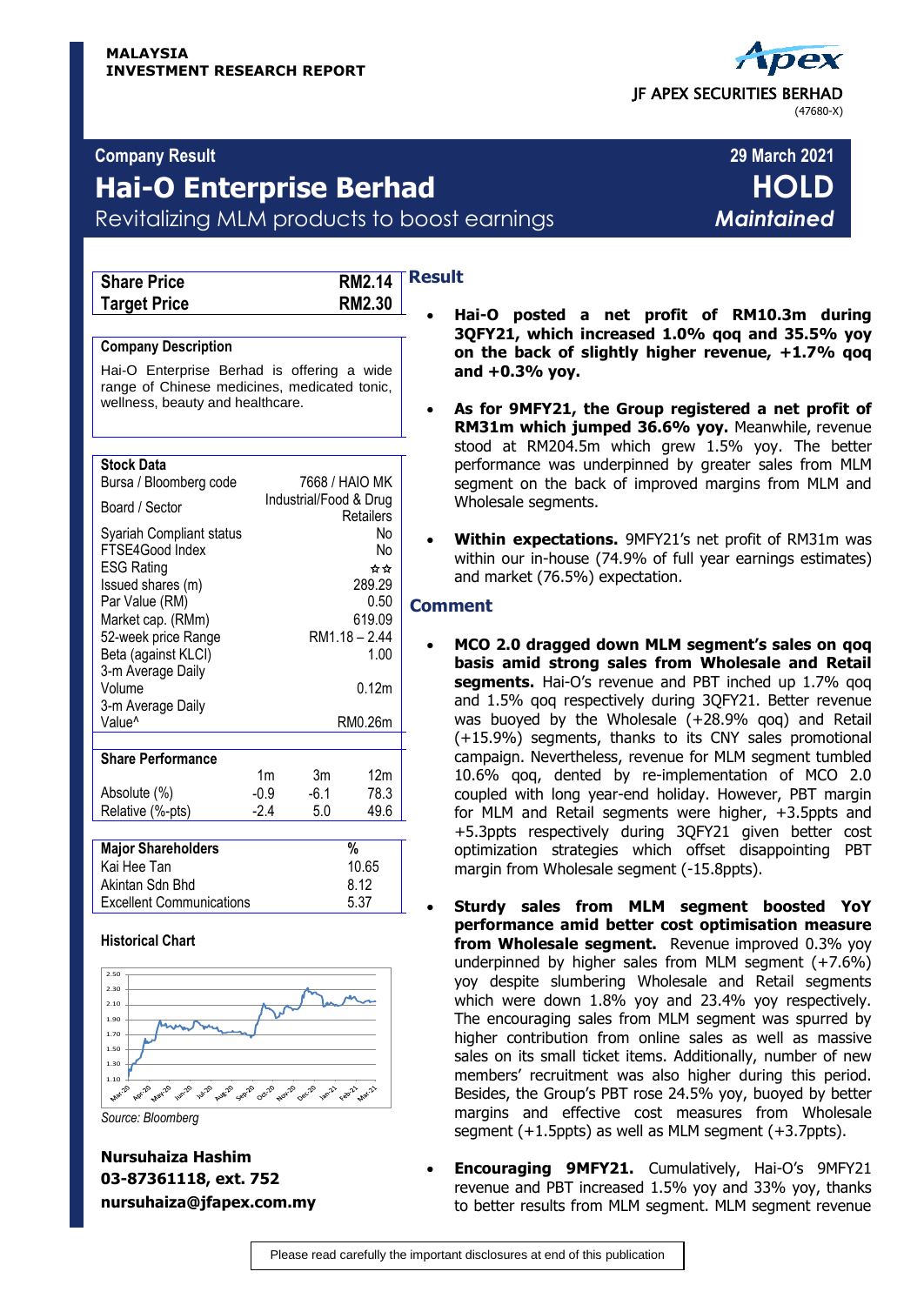and PBT escalated 9.6% yoy and 25.2% yoy respectively, leveraged on online sales platform, hefty demand on its newly launched lady wear series as well as encouraging number of new members. Nevertheless, Wholesale segment's revenue was dampened by lower sales from dutyfree market in view of lower tourist traffic following restricted movement in relation to curbing Covid-19 pandemic. Meanwhile, Retail segment's performance was subdued due to lower contribution from CNY sales campaign on the back of lesser consumer demand during re-imposition of MCO 2.0.

 **Pinning hopes on better outlook but cautious remains.** Looking forward, Hai-O is optimistic on their business performance given starting of our nation immunisation programme which could lead to better business growth in the future. Nevertheless, the Group is still cautious on current Covid-19 impact and risk remains before the community reaching full immunity. Also, Hai-O is committed to emphasis on several proactive measures such as enlightening consumer awareness, buying pattern as well as logistic requirement. According to the Group, MLM segment is currently undertaking rebranding exercise through repacking and reformulating of few major products and put in massive effort to recruit new members and retain its active members. Also, Wholesale and Retail segments' business operations will be further strengthened through ecommerce platform such as digital marketing to ensure its sturdy business growth.

# **Earnings Outlook/Revision**

 **No change for our FY21F and FY22F earnings forecast.**

# **Valuation & Recommendation**

- **Maintain HOLD with an unchanged target price of RM2.30.** Our target price is based on P/E multiple of 15.9x FY22F EPS of 14.5sen, slightly higher than 3-year historical mean P/E of 14.8x. We deem the stock is fairly valued and share price is well supported by its decent dividend yield of over 4% for FY22F.
- **Risks include:** 1) Higher-than-expected operating expenses (i.e. higher marketing and branding expenses), 2) Lower-than-expected domestic spending due to higher cost of living, 3) COVID-19 pandemic weighed down overall business Group's performance.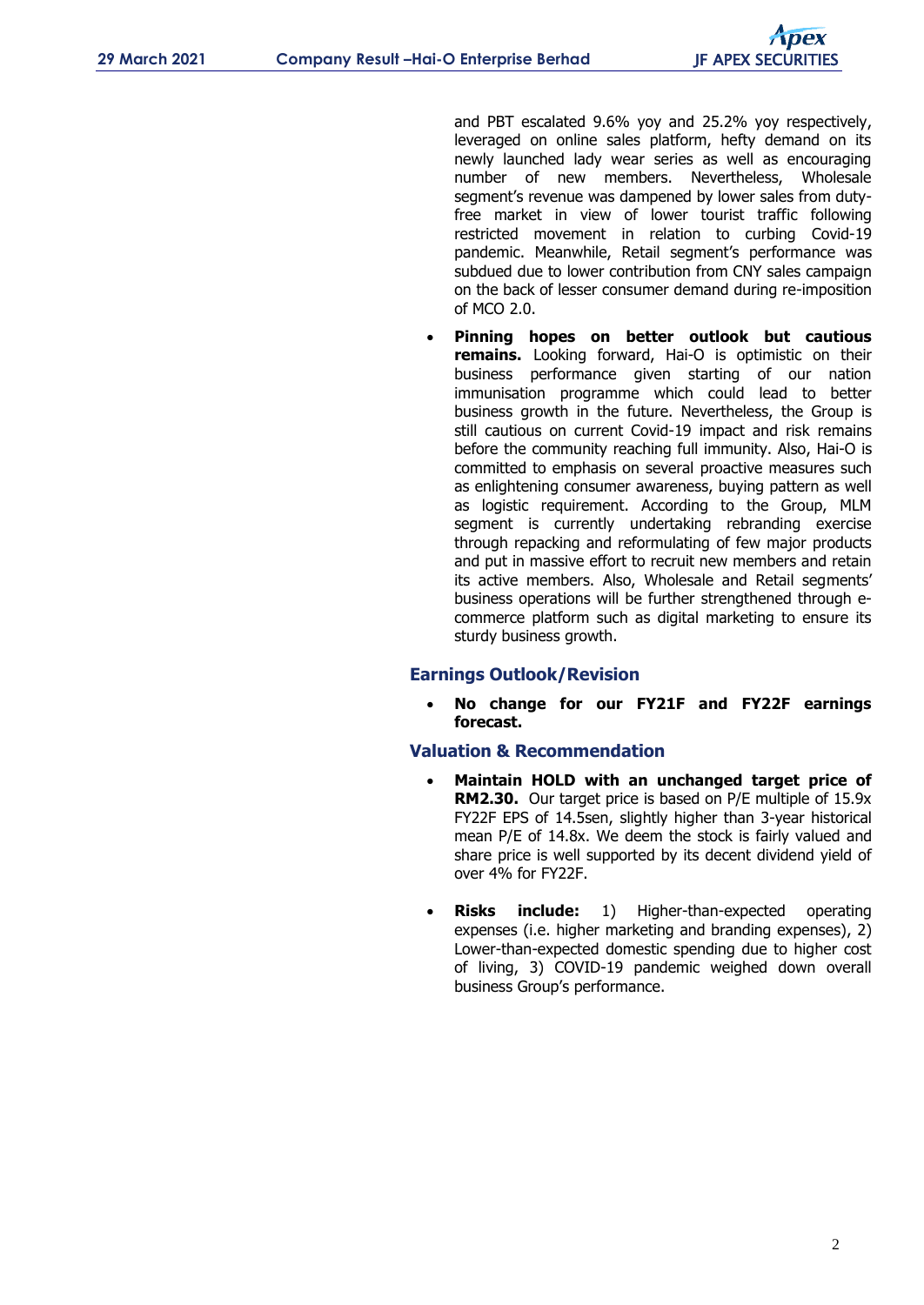| Year ended 30 April | <b>3QFY21</b> | 2QFY21 3QFY20 |       | QoQ      | YoY     | <b>9MFY21</b> | <b>9MFY20</b> | YoY   |
|---------------------|---------------|---------------|-------|----------|---------|---------------|---------------|-------|
|                     | RM'm          | RM'm          | RM'm  | %        | %       | RM'm          | RM'm          | %     |
| Revenue             | 67.2          | 66.1          | 67.0  | 1.7%     | 0.3%    | 204.5         | 201.5         | 1.5%  |
| Gross profit        | 26.1          | 66.1          | 27.2  | $-60.5%$ | $-4.0%$ | 78.3          | 76.4          | 2.4%  |
| Operating profit    | 13.6          | 26.1          | 10.8  | $-47.9%$ | 25.9%   | 40.6          | 30.2          | 34.6% |
| <b>PBT</b>          | 13.7          | 13.5          | 11.0  | 1.5%     | 24.5%   | 40.9          | 30.7          | 33.0% |
| <b>PAT</b>          | 10.4          | 13.5          | 7.9   | $-23.0%$ | 31.6%   | 30.8          | 22.7          | 35.5% |
| Net profit          | 10.3          | 10.2          | 7.6   | 1.0%     | 35.5%   | 31.0          | 22.7          | 36.6% |
| Margin (%)          |               |               |       | ppts     | ppts    |               |               | ppts  |
| Gross profit margin | 38.8%         | 100.0%        | 40.6% | $-61.2$  | $-1.8$  | 38.3%         | 37.9%         | 0.3   |
| <b>EBIT margin</b>  | 20.2%         | 39.5%         | 16.1% | $-19.2$  | 4.1     | 19.9%         | 15.0%         | 4.9   |
| PBT margin          | 20.4%         | 20.4%         | 16.4% | 0.0      | 4.0     | 20.0%         | 15.3%         | 4.7   |
| PAT margin          | 15.5%         | 20.4%         | 11.8% | $-4.9$   | 3.7     | 15.1%         | 11.3%         | 3.8   |
| Net profit margin   | 15.3%         | 15.4%         | 11.3% | $-0.1$   | 4.0     | 15.2%         | 11.3%         | 3.9   |

# **Figure 1: Quarterly Figures**

Source: Company, JF Apex

# **Figure 2: Revenue and PBT by division**

| Year ended 30 April | <b>3QFY21</b> | <b>2QFY21</b>            | <b>3QFY20</b> | QoQ      | YoY       | <b>9MFY21</b> | <b>9MFY20</b> | YoY      |
|---------------------|---------------|--------------------------|---------------|----------|-----------|---------------|---------------|----------|
|                     | RM'm          | RM'm                     | RM'm          | ℅        | %         | RM'm          | RM'm          | %        |
| <b>Revenue</b>      |               |                          |               |          |           |               |               |          |
| <b>MLM</b> division | 39.5          | 44.2                     | 36.7          | $-10.6%$ | 7.6%      | 133.0         | 121.4         | 9.6%     |
| Wholesale division  | 16.5          | 12.8                     | 16.8          | 28.9%    | $-1.8%$   | 42.5          | 45.7          | $-7.0\%$ |
| Retail division     | 9.5           | 8.2                      | 12.4          | 15.9%    | $-23.4%$  | 25.6          | 30.2          | $-15.2%$ |
| <b>PBT</b>          |               |                          |               |          |           |               |               |          |
| <b>MLM</b> division | 8.9           | 8.4                      | 6.9           | 6.0%     | 29.0%     | 27.3          | 21.8          | 25.2%    |
| Wholesale division  | 2.8           | 4.2                      | 2.6           | $-33.3%$ | 7.7%      | 9.9           | 5.3           | 86.8%    |
| Retail division     | 0.5           | $\overline{\phantom{a}}$ | 1.0           | N/A      | $-50.0\%$ | 0.6           | 0.9           | $-33.3%$ |
|                     |               |                          |               |          |           |               |               |          |
| PBT margin (%)      |               |                          |               | ppts     | ppts      |               |               |          |
| <b>MLM</b> division | 22.5%         | 19.0%                    | 18.8%         | 3.5      | 3.7       | 20.5%         | 18.0%         | 2.6      |
| Wholesale division  | 17.0%         | 32.8%                    | 15.5%         | $-15.8$  | 1.5       | 23.3%         | 11.6%         | 11.7     |
| Retail division     | 5.3%          | 0.0%                     | 8.1%          | 5.3      | $-2.8$    | 2.3%          | 3.0%          | $-0.6$   |

Source: Company, JF Apex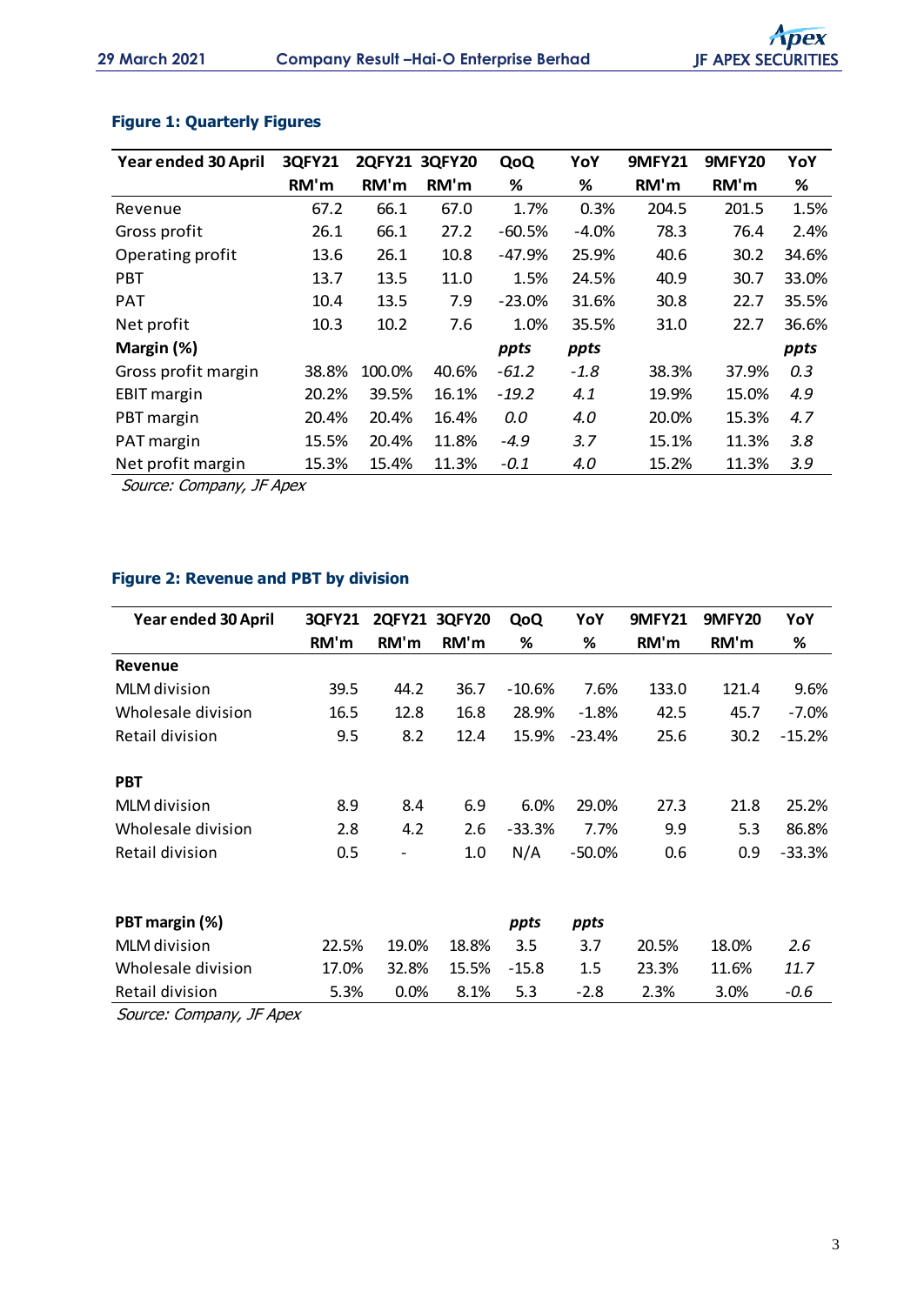# **Figure 3: Financial Summary**

| Year ended 30 April        | <b>FY17</b> | <b>FY18</b> | <b>FY19</b> | <b>FY20</b> | <b>FY21F</b> | <b>FY22F</b> |
|----------------------------|-------------|-------------|-------------|-------------|--------------|--------------|
|                            | <b>RMm</b>  | <b>RMm</b>  | <b>RMm</b>  | <b>RMm</b>  | <b>RMm</b>   | <b>RMm</b>   |
| Revenue                    | 404.0       | 461.8       | 328.4       | 255.2       | 269.8        | 276.9        |
| Gross profit               | 132.9       | 162.2       | 126.2       | 99.4        | 109.8        | 114.9        |
| Operating profit           | 77.3        | 97.6        | 62.2        | 41.0        | 50.6         | 54.9         |
| PBT                        | 78.1        | 99.0        | 63.4        | 41.6        | 51.2         | 55.4         |
| <b>PAT</b>                 | 59.2        | 75.1        | 47.5        | 32.3        | 41.2         | 43.4         |
| Net profit                 | 59.3        | 75.4        | 47.7        | 32.6        | 41.4         | 43.6         |
| Margin (%)                 |             |             |             |             |              |              |
| Gross profit margin        | 32.9%       | 35.1%       | 38.4%       | 38.9%       | 40.7%        | 41.5%        |
| Operating profit           | 19.1%       | 21.1%       | 18.9%       | 16.1%       | 18.7%        | 19.8%        |
| PBT margin                 | 19.3%       | 21.4%       | 19.3%       | 16.3%       | 19.0%        | 20.0%        |
| PAT margin                 | 14.7%       | 16.3%       | 14.4%       | 12.7%       | 15.3%        | 15.7%        |
| Net profit margin          | 14.7%       | 16.3%       | 14.5%       | 12.8%       | 15.3%        | 15.7%        |
| Growth (%)                 |             |             |             |             |              |              |
| Revenue growth             | 35.7%       | 14.3%       | $-28.9%$    | $-22.3%$    | 5.7%         | 2.6%         |
| <b>Gross Profit growth</b> | 31.0%       | 22.1%       | $-22.2%$    | $-21.2%$    | 10.4%        | 4.7%         |
| PBT growth                 | 59.2%       | 26.8%       | $-36.0%$    | $-34.3%$    | 23.0%        | 8.3%         |
| PAT growth                 | 61.9%       | 26.9%       | $-36.8%$    | $-31.9%$    | 27.5%        | 5.4%         |
| Net profit growth          | 63.1%       | 27.2%       | $-36.7%$    | $-31.7%$    | 26.9%        | 5.4%         |
|                            |             |             |             |             |              |              |
| Net gearing                | Net cash    | Net cash    | Net cash    | Net cash    | Net cash     | Net cash     |
| <b>ROA</b>                 | 16.3%       | 19.0%       | 13.1%       | 8.9%        | 8.0%         | 10.0%        |
| <b>ROE</b>                 | 20.0%       | 23.6%       | 14.9%       | 10.4%       | 10.0%        | 12.0%        |
| EPS (sen)                  | 19.7        | 25.1        | 15.9        | 10.7        | 13.8         | 14.5         |
| P/E                        | 0.11        | 0.09        | 0.13        | 0.20        | 0.16         | 0.15         |
| DPS (sen)                  | 0.16        | 0.20        | 0.13        | 0.10        | 0.09         | 0.10         |
| Dividend Payout            | 0.8%        | 0.8%        | 0.8%        | 0.9%        | 0.7%         | 0.7%         |
| Dividend yield (%)         | 7.5%        | 9.3%        | 6.1%        | 4.7%        | 4.2%         | 4.7%         |

Source: Company, JF Apex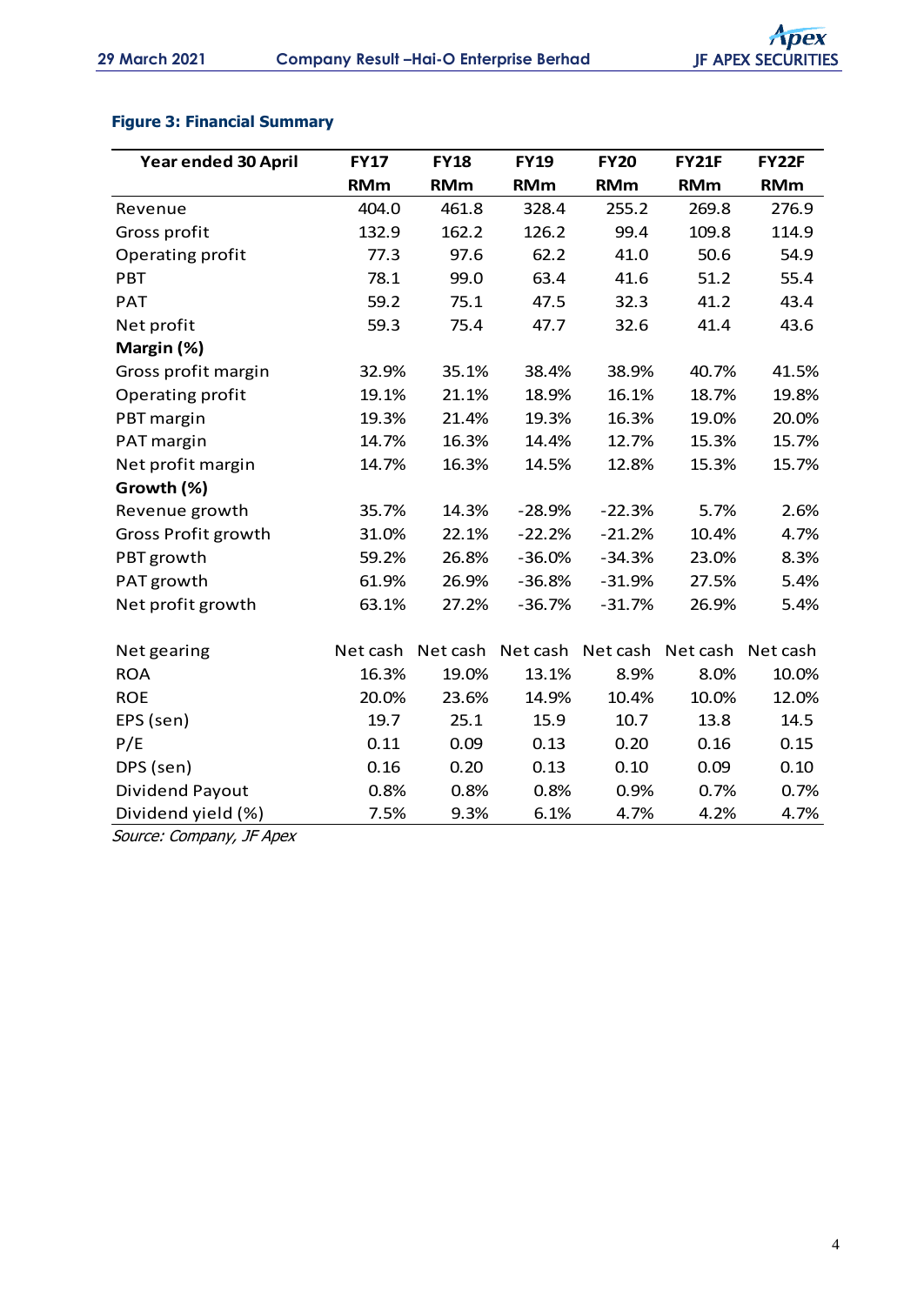

## JF APEX SECURITIES BERHAD **– CONTACT LIST**

#### **JF APEX SECURITIES BHD**

#### **Head Office:**

6<sup>th</sup> Floor, Menara Apex Off Jalan Semenyih Bukit Mewah 43000 Kajang Selangor Darul Ehsan Malaysia

General Line: (603) 8736 1118 Facsimile: (603) 8737 4532

#### **PJ Office:**

15<sup>th</sup> Floor, Menara Choy Fook On No. 1B, Jalan Yong Shook Lin 46050 Petaling Jaya Selangor Darul Ehsan Malaysia

General Line: (603) 7620 1118 Facsimile: (603) 7620 6388

#### **DEALING TEAM**

**Head Office:** Kong Ming Ming (ext 3237) Shirley Chang (ext 3211) Norisam Bojo (ext 3233)

#### **Institutional Dealing Team:**

Zairul Azman (ext 746) Nur Nadia (ext 741) Siti Nur Nadhirah (ext 743)

### **PJ Office:**

Azfar Bin Abdul Aziz (Ext 822)

#### **RESEARCH TEAM**

**Head Office:** Lee Chung Cheng (ext 758) Lee Cherng Wee (ext 759) Nursuhaiza Hashim (ext 752) Jayden Tan (ext 754)

#### JF APEX SECURITIES **- RESEARCH RECOMMENDATION FRAMEWORK**

#### **STOCK RECOMMENDATIONS**

| <b>BUY</b>                     | : The stock's total returns* are expected to exceed 10% within the next 12 months.                                   |
|--------------------------------|----------------------------------------------------------------------------------------------------------------------|
| <b>HOLD</b>                    | : The stock's total returns* are expected to be within $+10\%$ to $-10\%$ within the next 12 months.                 |
| <b>SELL</b>                    | : The stock's total returns* are expected to be below -10% within the next 12 months.                                |
|                                | <b>TRADING BUY</b> : The stock's total returns* are expected to exceed 10% within the next 3 months.                 |
|                                | <b>TRADING SELL</b> : The stock's total returns <sup>*</sup> are expected to be below -10% within the next 3 months. |
| *capital gain + dividend yield |                                                                                                                      |
|                                |                                                                                                                      |

#### **SECTOR RECOMMENDATIONS**

**OVERWEIGHT** : The industry as defined by the analyst is expected to exceed 10% within the next 12 months. **MARKETWEIGHT** : The industry as defined by the analyst is expected to be within +10% to – 10% within the next 12 months. **UNDERWEIGH**T : The industry as defined by the analyst, is expected to be below -10% within the next 12 months. **ESG RECOMMENDATIONS** ✩✩✩✩ : Top 25% by ESG Ratings amongst PLCs in FBM EMAS that have been assessed by FTSA Russell ✩✩✩ : Top 26-50% by ESG Ratings amongst PLCs in FBM EMAS that have been assessed by FTSA Russell ✩✩ : Top 51-75% by ESG Ratings amongst PLCs in FBM EMAS that have been assessed by FTSA Russell ✩ : Bottom 25% by ESG Ratings amongst PLCs in FBM EMAS that have been assessed by FTSA Russell

*Source: Bursa Malaysia and FTSE Russell*